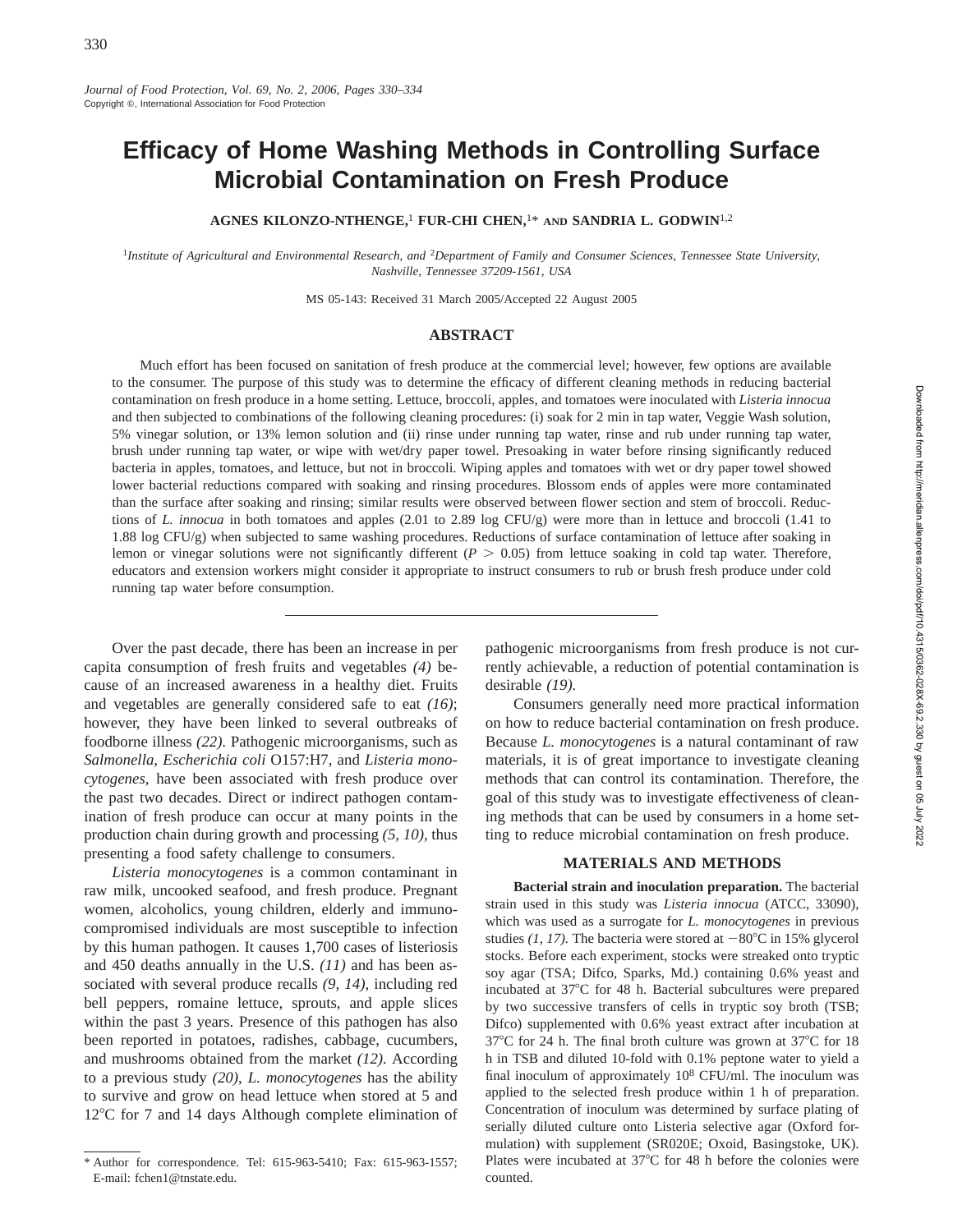|                                   | L. <i>innocua</i> reduction ( $log CFU/g$ ) |                  |                  |                 |                 |                 |                 |  |
|-----------------------------------|---------------------------------------------|------------------|------------------|-----------------|-----------------|-----------------|-----------------|--|
|                                   | W2/15                                       | $W2/15 \times 2$ | W30/15           | W0/15           | L2/15           | V2/15           | VW2/15          |  |
| Trial $1^b$                       | 1.85                                        | 1.96             | 1.83             | 1.45            | 1.78            | 1.77            | 1.92            |  |
|                                   | (0.38)                                      | (0.36)           | (0.12)           | (0.17)          | (0.08)          | (0.19)          | (0.15)          |  |
| Trial 2                           | 1.74                                        | 1.76             | 1.85             | 1.37            | 1.66            | 1.98            | 1.54            |  |
|                                   | (0.17)                                      | (0.13)           | (0.04)           | (0.15)          | (0.29)          | (0.18)          | (0.05)          |  |
| Average <sup><math>c</math></sup> | 1.79B<br>(0.27)                             | 1.86B<br>(0.27)  | 1.84 B<br>(0.08) | 1.41A<br>(0.15) | 1.72B<br>(0.20) | 1.88B<br>(0.20) | 1.73B<br>(0.23) |  |

TABLE 1. *Reduction of* Listeria innocua *contamination on the surface of lettuce after cleaning<sup>a</sup>*

*a* W2/15, soak 2 min in water and rinse 15 s; W2/15  $\times$  2, soak 2 min in water and rinse 15 s (twice); W30/15, soak 30 min in water and rinse 15 s; W0/15, rinse 15 s; L2/15, soak 2 min in lemon solution and rinse 15 s; V2/15, soak 2 min in vinegar and rinse 15 s; VW2/15, soak 2 min in Veggie Wash and rinse 15 s.

*<sup>b</sup>* Two trials were performed on different days using the sample purchased from the same store the day before the experiment. Initial inoculation levels were 7.66  $\pm$  0.01 log CFU/g. Values presented are mean log reductions with the standard deviation in parentheses. *<sup>c</sup>* Same treatments from two trials were averaged for comparison among treatments. Means with different letters are significantly different

 $(P < 0.05)$ .

**Procedure for inoculating fresh produce.** Lettuce, tomatoes, apples, and broccoli were used as models to represent fresh produce of different surface characteristics. Samples of produce were purchased from a local grocery store on the day before the experiment and stored in their original boxes at 4°C. Fresh produce that was bruised or had cracks was not used in the experiment. Background tests were performed on tap water and uninoculated produce to confirm the absence of *Listeria* spp. Apples were the only produce pretreated in warm water  $(45^{\circ}C)$  for 2 min before inoculation with *L. innocua* to remove wax coating that might interfere with bacteria attachment to the fruit. The fresh produce was individually submerged in 3 liters of bacterial inoculum (approximately 108 CFU/ml) and agitated by stirring with a sterilized stainless steel spoon for 3 min. The inoculated produce was air dried for 10 min in a biosafety cabinet before it was subjected to the selected treatments. The positive controls (no cleaning after inoculation) for each produce were analyzed to determine the baseline contamination level of *L. innocua.*

**Produce cleaning procedure.** Inoculated samples were subjected to combinations of the following cleaning procedures: (i) soak for 2 min in tap water (room temperature or warm at  $40^{\circ}$ C), Veggie Wash solution (2.0 oz/gal of water, Beaumont Products Inc., Kennesaw, Ga.), 5% vinegar solution, or 13% lemon solution and (ii) rinse with cold tap water (15 s), rinse and rub with running tap water (15 s), brush under running tap water (15 s), or wipe with wet/dry paper towel (15 s). During soaking, the produce was rotated or turned to ensure full surface coverage by treatment. The intensity of each procedure was uniformly maintained to reduce variability within treatments. The efficacy of soaking in tap water followed by a rinse step was also tested for stem and blossom ends of apples (inaccessible areas) and for flower and stem sections of broccoli. Each kind of produce had three replicates of each treatment per experiment, and each experiment was performed two times.

**Microbiological analysis.** After various cleaning procedures, samples were placed in stomacher bags and diluted 1:10 (wt/vol) with 0.1% peptone water. Samples of lettuce and broccoli were pummeled in a Stomacher 400 Circulator (Seward Limited, London, UK) at normal speed setting for 2 min. For apples and tomatoes, *L. innocua* was detached from the surface by hand rubbing for 2 min in 0.1% peptone water. A sterile stainless steel cork bore was used to separate the stem and blossom ends of apples to further determine the efficacy of washing methods to the inaccessible areas. A sterile knife was used to cut the broccoli flower and stem sections to separately evaluate *L. innocua* contamination in each portion. Populations of *L. innocua* on treated samples were determined by plating 0.1 ml of serially diluted homogenized sample on Listeria selective agar (Oxoid). Three replicates of each sample were analyzed, and each replicate consisted of a minimum of three plates with serial dilutions. Plates were incubated for 48 h at 37°C before the colonies were counted. *L. innocua* colonies were confirmed with CAMP Test and Micro-ID Listeria.

**Statistical analysis.** Microbiological counts (CFU per gram) of samples and the data were transformed to log reduction before statistical analysis. Log reductions for each treatment were compared for statistical significance by the GLM procedure with SPSS-PC (SPSS Inc., Chicago, Ill.). Differences of means for treatments were separated by least significant difference at  $P <$ 0.05.

#### **RESULTS**

Viable *L. innocua* recovered after cleaning was entirely attributed to the inoculation. There was no trace of *Listeria* spp. detected in the tap water and uninoculated samples used in the experiments. Viable *L. innocua* reductions obtained after cleaning were relative to populations on inoculated produce (positive control). The inoculation level used in the experiment was higher than natural contamination to allow valid observation of bacterial reductions after different cleaning methods.

**Lettuce.** Rinsing lettuce leaves under cold running tap water for 15 s without prior soaking showed the lowest significant ( $P < 0.05$ ) bacterial reduction of 1.41 log CFU/g among all other treatments (Table 1). Reductions of *L. innocua* populations ranged from 1.72 to 1.88 log CFU/g after soaking lettuce leaves in 13% lemon, 5% vinegar, Veggie Wash solution, or tap water (room temperature or warm at  $40^{\circ}$ C) for 2 min, followed by a 15-s rinse under running tap water. Soaking lettuce leaves in lemon and vinegar solutions showed no difference ( $P > 0.05$ ) in bacterial reductions from soaking in cold tap water for 2 min. There-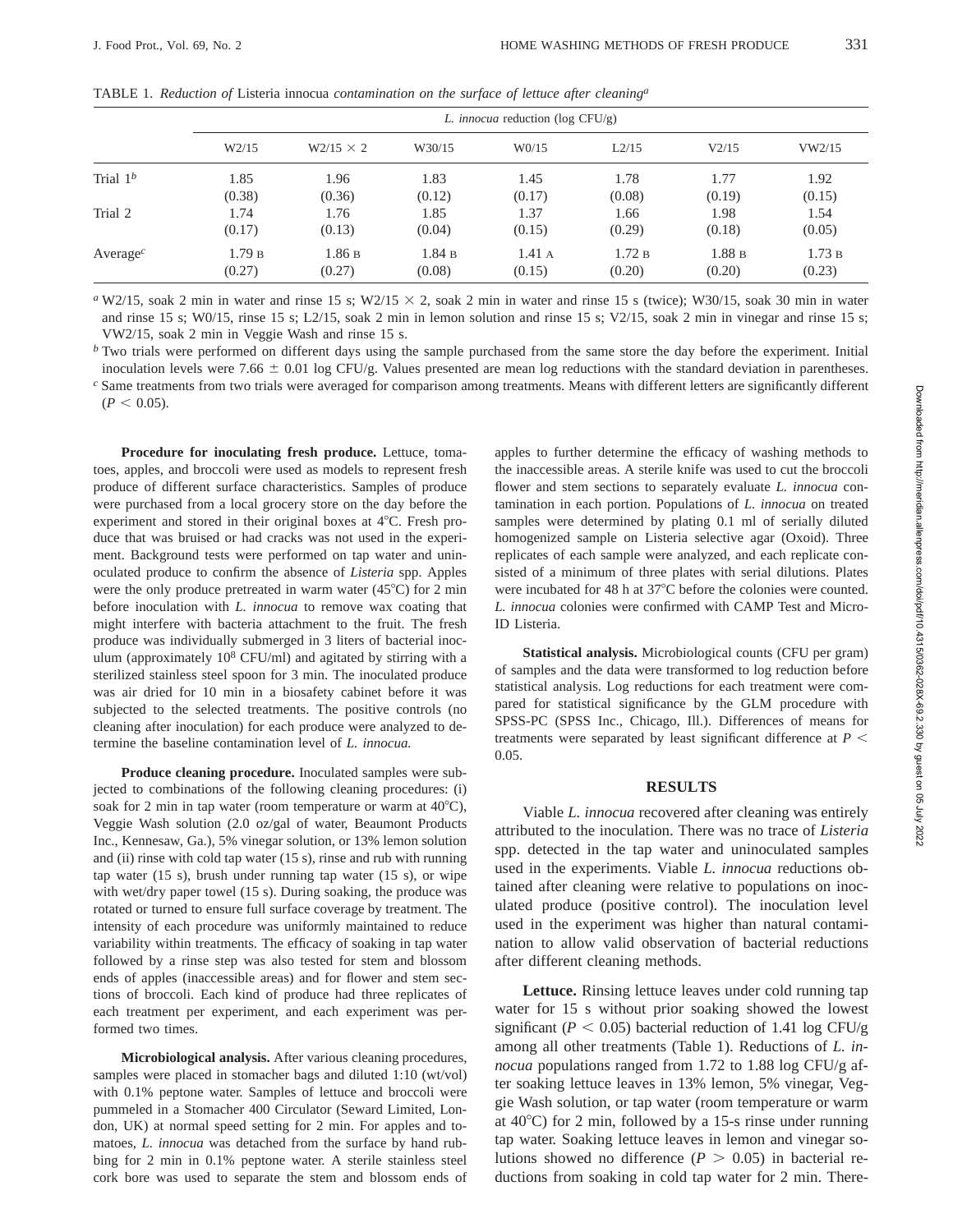TABLE 2. *Reduction of* Listeria innocua *contamination on the surface of broccoli after cleaninga*

|                                   | L. <i>innocua</i> reduction ( $log CFU/g$ ) |                 |                 |                 |  |  |
|-----------------------------------|---------------------------------------------|-----------------|-----------------|-----------------|--|--|
|                                   | W2/15                                       | W0/15           | WW2/15          | VW2/15          |  |  |
| Trial $1b$                        | 1.53                                        | 1.30            | 1.47            | 1.50            |  |  |
|                                   | (0.21)                                      | (0.20)          | (0.06)          | (0.10)          |  |  |
| Trial 2                           | 1.67                                        | 1.53            | 1.77            | 1.50            |  |  |
|                                   | (0.06)                                      | (0.12)          | (0.21)          | (0.17)          |  |  |
| Average <sup><math>c</math></sup> | 1.60A<br>(0.15)                             | 1.41A<br>(0.19) | 1.62A<br>(0.21) | 1.50A<br>(0.13) |  |  |

*<sup>a</sup>* W2/15, soak 2 min in water and rinse 15 s; W0/15, rinse 15 s; WW2/15, soak in warm water for 2 min and rinse 15 s; VW2/ 15, soak 2 min in Veggie Wash and rinse 15 s.

*<sup>b</sup>* Two trials were performed on different days using the sample purchased from the same store the day before the experiment. Initial inoculation levels were 7.60  $\pm$  0.28 log CFU/g. Values presented are mean log reductions with the standard deviation in parentheses.

*<sup>c</sup>* Same treatments from two trials were averaged for comparison among treatments. Means with different letters are significantly different ( $P < 0.05$ ).

fore, lemon and vinegar solutions were not used in the later experiments for other produce. Soaking for 30 min in tap water was considered too long to be practical and was not significantly different ( $P > 0.05$ ) from 2 min of soaking in tap water. Mean bacterial reductions in all treatments were not significantly different for trials 1 and 2, except in Veggie Wash treatments. The discrepancy observed between Veggie Wash treatments could be from a minor variation in lettuce surface structure and rinse procedures.

**Broccoli.** Mean bacterial reductions obtained from trials 1 and 2 among all treatments were not different  $(P >$ 0.05). Mean reduction of *L. innocua* after rinsing and soaking broccoli in either cold tap water, warm tap water  $(40^{\circ}C)$ , or Veggie Wash solution for 2 min, followed by a 15-s rinse under cold running tap water were in the range of 1.50 to 1.61 log CFU/g and were not different  $(P > 0.05)$  from each other (Table 2). Similar to the observations in lettuce, soaking broccoli in either cold water, warm water, or Veggie Wash solution before rinsing improved the reduction compared with rinsing only (1.41 log CFU/g), although the differences were not significant. A separate analysis of flower and stem sections indicated a higher contamination level on the flower (7.47 log CFU/g) than on the stem portion (6.93 log CFU/g). The larger surface area of the flower section could contribute to the higher bacterial population. Nevertheless, the flower showed greater reduction (1.49 log CFU/ g) than the stem portion (0.46 log CFU/g) after soaking in water for 2 min followed by a rinse step.

**Apples.** A 2-min soak in either tap water or Veggie Wash solution followed by rinsing  $(15 s)$  under running tap water resulted in reductions of 2.32 and 2.28 log CFU/g, respectively, which showed no significant differences ( $P$  > 0.05) when compared with rubbing  $(2.11 \log CFU/g)$  or brushing (2.03 log CFU/g) under running tap water without a prior soaking step (Table 3). However soaking before rinsing (2.32 log CFU/g) significantly improved bacteria reduction compared with rinsing alone (2.01 log CFU/g). Wiping apples with dry or wet paper towel had the lowest significant ( $P < 0.05$ ) reductions of 0.66 and 0.96 log CFU/ g, respectively, among all treatments. Further investigation revealed that the stem and blossom ends had higher residual contamination of *L. innocua* (3.70 log CFU/g) than the surface (1.18 log CFU/g) after soaking in water followed by rinsing. The uneven surfaces characterized by stem and blossom ends could result in accumulation of more bacteria. There was no significant difference observed in trials 1 and 2 for all treatments, except the mean reductions for rub and rinse (RW0/15). Although care had been taken to standardize the cleaning procedures, minor variations in movement of rubbing and rinsing, as well as changes in water flow rate, could contribute to the observed differences.

**Tomatoes.** Veggie Wash solution had a reduction of 2.89 log CFU/g and was significantly higher ( $P < 0.05$ ) than all other cleaning methods (Table 4). Rinsing after soaking and rinsing with rubbing without presoaking resulted in bacterial reductions of 2.53 and 2.36 log CFU/g, respectively; the difference was not significant ( $P > 0.05$ )

TABLE 3. *Reduction of* Listeria innocua *contamination on the surface of apples after cleaning<sup>a</sup>*

|             | L. <i>innocua</i> reduction ( $log CFU/g$ ) |           |                   |           |           |        |        |  |
|-------------|---------------------------------------------|-----------|-------------------|-----------|-----------|--------|--------|--|
|             | W2/15                                       | RW0/15    | W <sub>0/15</sub> | BW0/15    | VW2/15    | DT     | WT     |  |
| Trial $1^b$ | 2.16                                        | 2.34      | 2.09              | 1.99      | 2.40      | 0.56   | 0.82   |  |
|             | (0.14)                                      | (0.21)    | (0.01)            | (0.31)    | (0.03)    | (0.12) | (0.27) |  |
| Trial 2     | 2.48                                        | 1.88      | 1.94              | 2.06      | 2.16      | 0.76   | 1.09   |  |
|             | (0.22)                                      | (0.19)    | (0.14)            | (0.05)    | (0.17)    | (0.12) | (0.39) |  |
| Average $c$ | 2.32 <sub>D</sub>                           | $2.11$ CD | $2.01\text{ C}$   | $2.03$ CD | $2.28$ CD | 0.66A  | 0.96B  |  |
|             | (0.24)                                      | (0.31)    | (0.13)            | (0.20)    | (0.17)    | (0.15) | (0.33) |  |

*<sup>a</sup>* W2/15, soak 2 min in water and rinse 15 s; RW0/15, rub while rinsing 15 s; W0/15, rinse 15 s; BW0/15, brush while rinsing 15 s; VW2/15, soak 2 min in Veggie Wash and rinse 15 s; DT, wipe with dry paper towel 15 s; WT, wipe with wet paper towel 15 s.

*<sup>b</sup>* Two trials were performed on different days using the sample purchased from the same store the day before the experiment. Initial inoculation levels were  $5.35 \pm 0.35$  log CFU/g. Values presented are mean log reductions with the standard deviation in parentheses.

*<sup>c</sup>* Same treatments from two trials were averaged for comparison among treatments. Means with different letters are significantly different  $(P < 0.05)$ .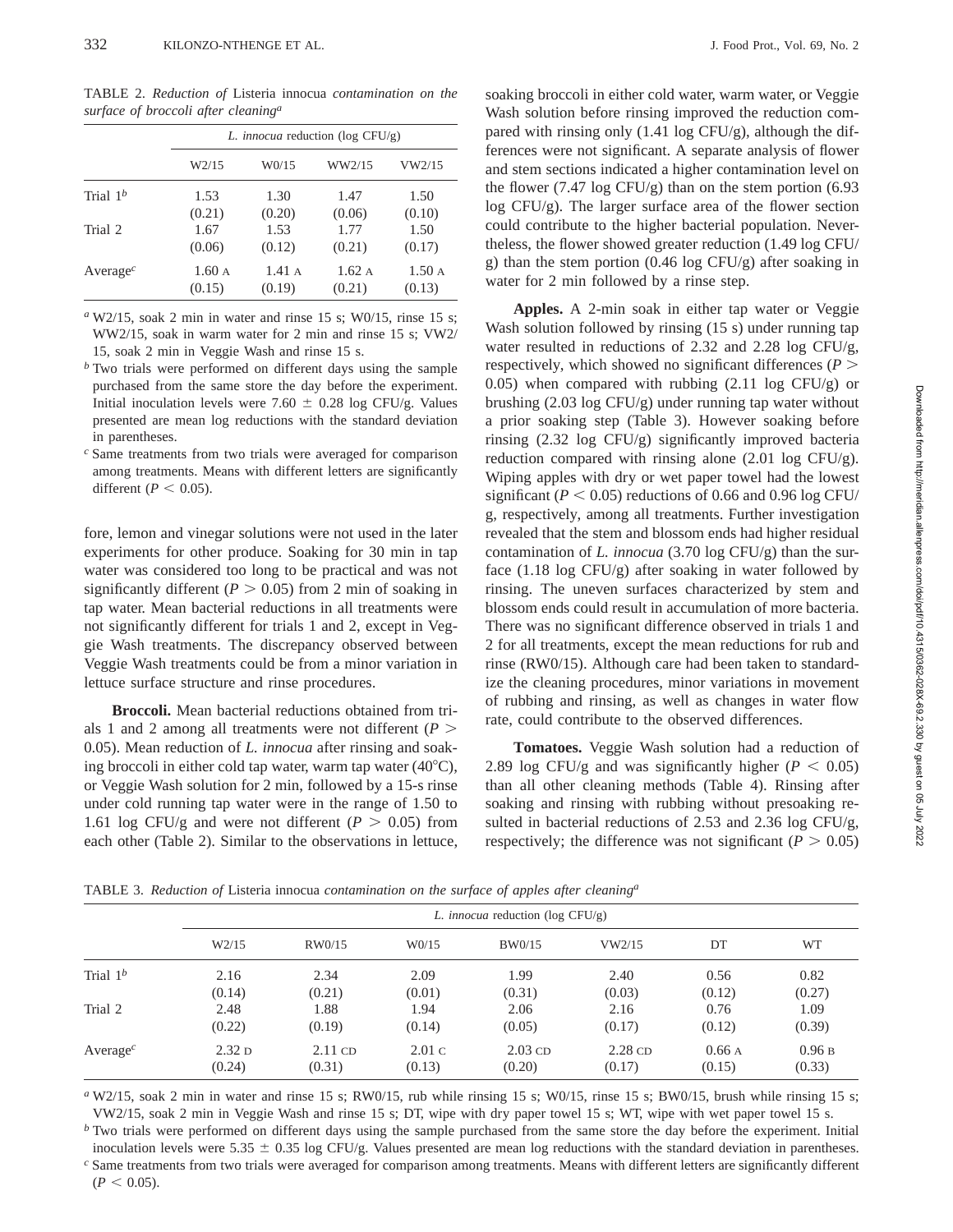|                                   | L. <i>innocua</i> reduction ( $log CFU/g$ ) |        |                    |                   |        |        |  |  |
|-----------------------------------|---------------------------------------------|--------|--------------------|-------------------|--------|--------|--|--|
|                                   | W2/15                                       | RW0/15 | W <sub>0</sub> /15 | VW2/15            | DT     | WT     |  |  |
| Trial $1^b$                       | 2.51                                        | 2.56   | 2.37               | 2.98              | 1.89   | 2.00   |  |  |
|                                   | (0.19)                                      | (0.18) | (0.19)             | (0.37)            | (0.05) | (0.37) |  |  |
| Trial 2                           | 2.54                                        | 2.16   | 1.82               | 2.80              | 1.81   | 1.88   |  |  |
|                                   | (0.28)                                      | (0.27) | (0.12)             | (0.11)            | (0.13) | (0.17) |  |  |
| Average <sup><math>c</math></sup> | 2.53B                                       | 2.36B  | 2.10A              | 2.89 <sub>C</sub> | 1.85A  | 1.94A  |  |  |
|                                   | (0.28)                                      | (0.29) | (0.33)             | (0.26)            | (0.10) | (0.27) |  |  |

TABLE 4. *Reduction of* Listeria innocua *contamination on the surface of tomatoes after cleaning<sup>a</sup>*

*<sup>a</sup>* W2/15, soak 2 min in water and rinse 15 s; RW0/15, rub while rinsing 15 s; W0/15, rinse 15 s; VW2/15, soak 2 min in Veggie Wash and rinse 15 s; DT, wipe with dry paper towel 15 s; WT, wipe with wet paper towel 15 s.

*b* Two trials were performed on different days using the sample purchased from the same store the day before the experiment. Initial inoculation levels were  $5.25 \pm 0.21$  log CFU/g. Values presented are mean log reductions with the standard deviation in parentheses. *<sup>c</sup>* Same treatments from two trials were averaged for comparison among treatments. Means with different letters are significantly different  $(P < 0.05)$ .

between these two cleaning procedures. Rinsing (15 s) under running tap water without prior soaking had a significantly lower bacterial reduction of 2.10 log CFU/g than rinsing with rubbing without presoaking (2.36 log CFU/g) or rinsing after soaking (2.53 log CFU/g). These results indicate that rubbing and soaking improved bacterial reduction. Wiping with a wet or dry paper towel without soaking or rinsing had significantly low bacterial reductions of 1.94 and 1.85 log CFU/g, respectively. Generally, in both trials, bacterial reductions in each cleaning procedure was not significantly different  $(P > 0.05)$ , except in rinsing under cold tap water. The variation observed in rinsing could be a result of minor differences in water flow rates.

### **DISCUSSION**

In our experiments, with the exception of broccoli, rinsing the fresh produce under cold running tap water without prior soaking resulted in a lower reduction compared with rinsing with a presoaking step. These results suggest that soaking followed by rinsing in tap water yields more bacterial reductions. However, soaking for 30 min was considered too long to be practical and was not significantly different  $(P > 0.05)$  from a 2-min soaking. Veggie Wash had a significantly greater effect in reducing *L. innocua* in tomatoes, but not in apples, broccoli, and lettuce. Reductions of *L. innocua* in lettuce after soaking in 13% lemon, 5% vinegar, or Veggie Wash solutions were not statistically significant ( $P > 0.05$ ) from lettuce soaked in cold tap water. Therefore, it is more cost effective to soak and clean fresh produce with cold tap water than with other homemade or commercial cleaning solutions. It should be noted that the model system used in this study was designed to evaluate the effectiveness of cleaning methods after a short period of surface contamination on fresh produce. However, during extended cold storage, *Listeria* can enter physiological states or associate with native microflora that make them more resistant to removal from produce surfaces.

*Listeria innocua* population reductions in both tomatoes and apples were greater than in lettuce and broccoli when subjected to the same treatment. The difference in *L.* *innocua* reduction was probably due to the different morphological characteristics of tomatoes and apples. The smooth nature of apple and tomato surfaces and the coating materials applied during processing might have contributed to loose attachment of bacteria, which was easily washed off when subjected to cleaning procedures. Grooves on lettuce and broccoli provided more surface area for bacteria attachment and protected the bacteria from (made them less accessible to) sanitizing solutions. Efficacy of sanitizing agents as influenced by the morphology of the produce has been reported *(18).*

Our results indicated that stem and blossom ends of apples were more contaminated than the surface after soaking and rinsing. A previous study *(2)* suggested that the stem and calyx areas of apples provide sites where bacteria pool, attach, and form biofilms, which result in bacterial protection against sanitizers. Stems and blossom ends are known to resist cleaning and are difficult to access by rubbing *(7, 15),* which becomes a potential food safety hazard to the consumer. Transfer of *Salmonella montevideo* by cutting through contaminated tomato stem ends to the center and bottom parts has been reported *(16). Salmonella* has also been demonstrated to transfer from contaminated rind to the edible portion of cantaloupe *(21).* The transfer of pathogens from contaminated stem scar or blossom to the edible parts during the preparation of fresh fruits poses a health risk. Therefore, consumers should discard stem and blossom ends of fresh produce after washing under cold tap water to avoid transfer of contaminated pathogen to the edible parts. Parnell and Harris *(19)* reported that wetting, rubbing, rinsing, and drying methods are simple methods that reduced surface microorganisms on intact apples. Our results indicated that wiping apples with a wet or dry paper towel had the lowest population reductions compared with other treatments. Friction involved in wiping with wet/dry paper towel was not effective to reduce bacteria on apples and tomatoes. Therefore, wiping fresh produce with wet or dry paper towel without soaking and rinsing is not recommended.

Chlorinated water at 50 to 200 ppm active chlorine is currently being used at commercial levels to reduce micro